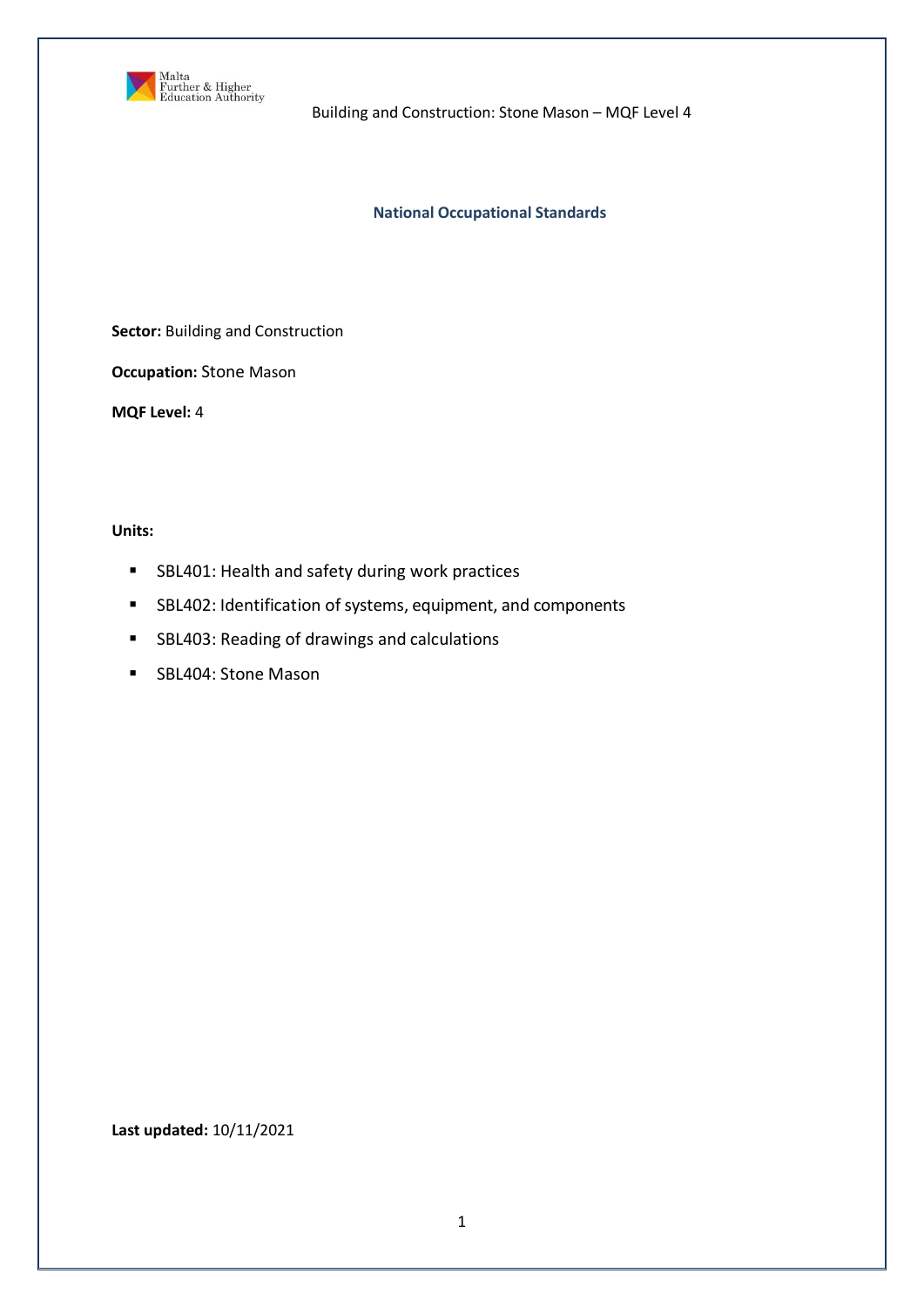

# **SBL 401: Health and safety during work practices**

This unit is about being able to use safe procedures and safe work practices. The persons carryingout this work must possess the necessary knowledge and skills to ensure that their actions do not create health and safety risks to themselves and others, and to identify risks and hazards associated with the working environment, tools, equipment, materials, and substances used.

### **Performance Criteria**

The candidate must have the necessary knowledge and skills to supervise and ensure that:

- 1. Working practices are carried out safely to prevent hazards and to ensure the safety of oneself, workers, and members of the public.
- 2. Safe working practices are carried out when using appropriate equipment and materials to prevent damages to work areas and injuries to oneself and 3rd parties.
- 3. The erection and the use and dismantling of simple access platforms is carried out safely.
- 4. Safety barriers and adequate edge protection around a work environment are set up to protect colleagues and members of the public.
- 5. Protective clothing and safety equipment is used according to specifications issued by manufacturers and know the whereabouts of first aid equipment.
- 6. Materials hazardous to health are used, handled, and stored in a safe manner and with proper labelling.
- 7. The safety officer or any other competent person is assisted in carrying out a risk assessment to cover the job assigned and the working area and fully understand the content of all relevant reports.
- 8. Temporary or fixed electrical switch gear, systems isolating valves are located and switchedoff as instructed in the health and safety procedures.
- 9. The site is always not accessible to unauthorized persons and according to standard procedures.

### **Required Knowledge**

The Level 4 Stone Mason must know, demonstrate, and explain:

- 1. The roles and responsibilities of themselves and others under the Health and Safety Act.
- 2. The health and safety risks associated with their role which includes tools, materials and equipment used and working practices and procedures.
- 3. The potential hazardous materials commonly found at the workplace.
- 4. The procedures for dealing with potential hazardous material in the place of work.
- 5. The health concerns associated with the workplace and safe practices when carrying out work.
- 6. The potential hazards at the place of work (such as electricity, slippery and uneven surfaces, dust, handling and transporting, contaminants and irritants, fire, heights, improper use of tools and equipment).
- 7. The importance of being alert to the presence of hazards in the place of work.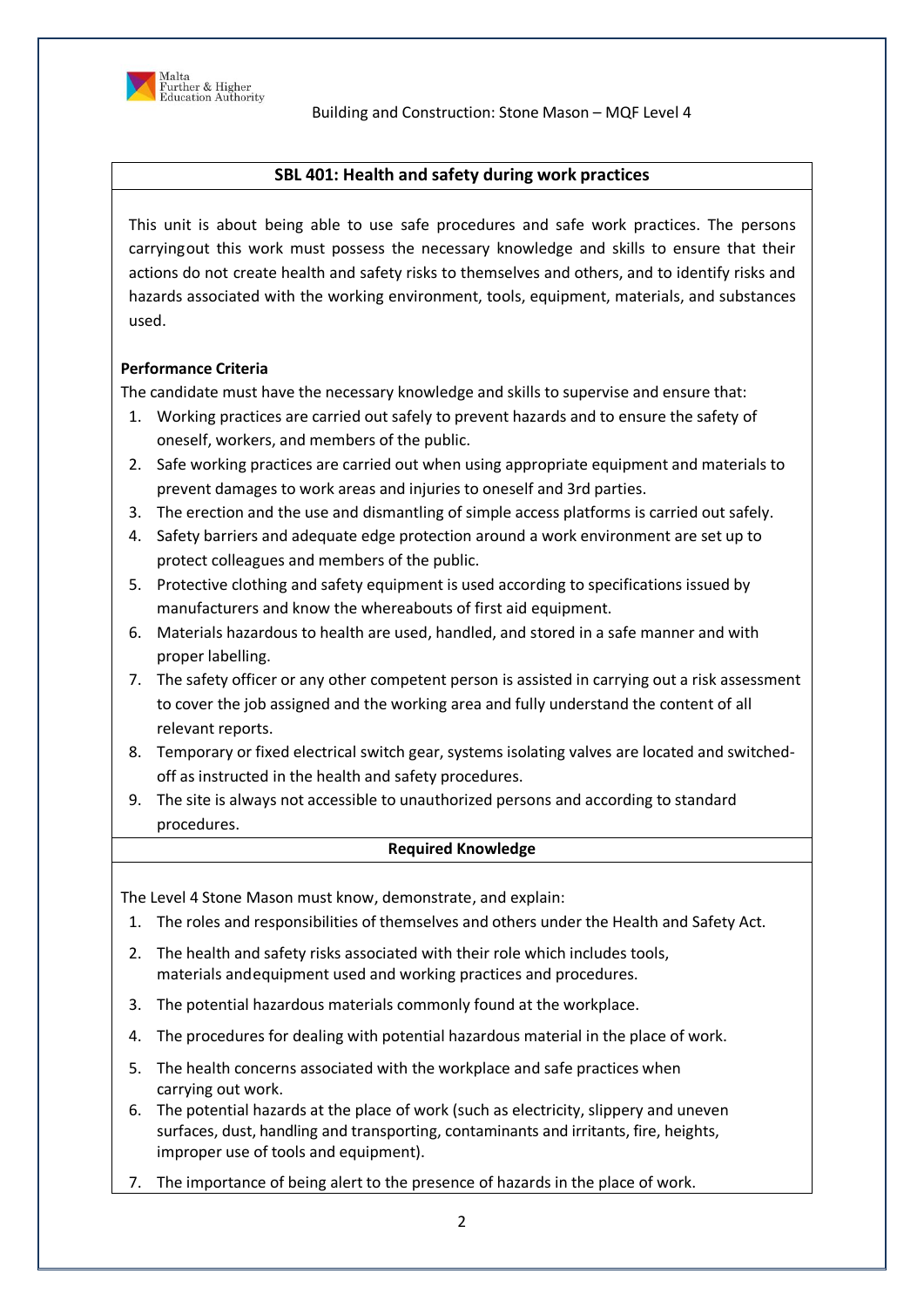

Malta<br>Further & Higher<br>Education Authority

Building and Construction: Stone Mason – MQF Level 4

- 8. The responsible persons to whom to report health and safety matters or any other occurring hazards.
- 9. The emergency procedures in the place of work.
- 10. The first aid and fire-fighting facilities that exist within the work area.
- 11. The best way to make use of barricades, industrial hurdles, and warning signs to make areas clearly marked out of bounds.
- 12. The safety procedures when using scaffold platforms (note: knowledge on how to use a scaffold safely is not limited to height. The limitation is only when erecting, dismantling and taking responsibility of the scaffold).
- 13. The safety requirements and regulations regarding scaffolds higher than 2m. (certification and weekly checks by competent persons).
- 14. The necessary safety precautions including the use of protective clothing and equipment for a range of applications.
- 15. The methods used for protecting customers' property as well as  $3<sup>rd</sup>$  party property.
- 16. When and how it is required to isolate existing services (electricity and domestic water services from the main water supply).
- 17. Any toxic effect from materials commonly used at construction sites.
- 18. The preventive and remedial actions to be taken in the case of exposure to materials hazardous to health.

#### **Required Skills**

- 1. Identify which health and safety procedures are relevant to the working environment.
- 2. Seek competent person's assistance when help is needed.
- 3. Ensure compliance with duties and obligations as defined by the Occupational Health and SafetyAct 2000 and recent amendments.
- 4. Follow workplace policies and supervisors' instructions for the safe use and maintenance of tools and equipment.
- 5. Control health and safety hazards within the job responsibility.
- 6. Report to relevant persons, any hazards which may present risk.
- 7. Follow correct procedures in the event of injuries to themselves or others.
- 8. Take remedial action where work methods are not in line with control measures noted and identified from risk assessment.
- 9. Adhere to work production and installation processes as agreed with the supervisor.
- 10. Apply the necessary skills to erect, use and dismantle access equipment (at height less than 2m).
- 11. Read, interpret, and install warning signs and set up safety barriers and edge protection aroundworking areas.
- 12. Equip oneself with the appropriate protective clothing and safety equipment for all specific tasks.
- 13. Use, label, and store materials hazardous to health in a safe manner.
- 14. Monitor the workplace and maintain good housekeeping whilst keeping it free from hazards.
- 15. Where applicable, make sure that all existing services (water and electricity) have been isolated prior to commencement of work.
- 16. Communicate information regarding unfamiliar and unpredictable situations to colleagues and supervisors.
- 17. Advocate appropriate health and safety procedures.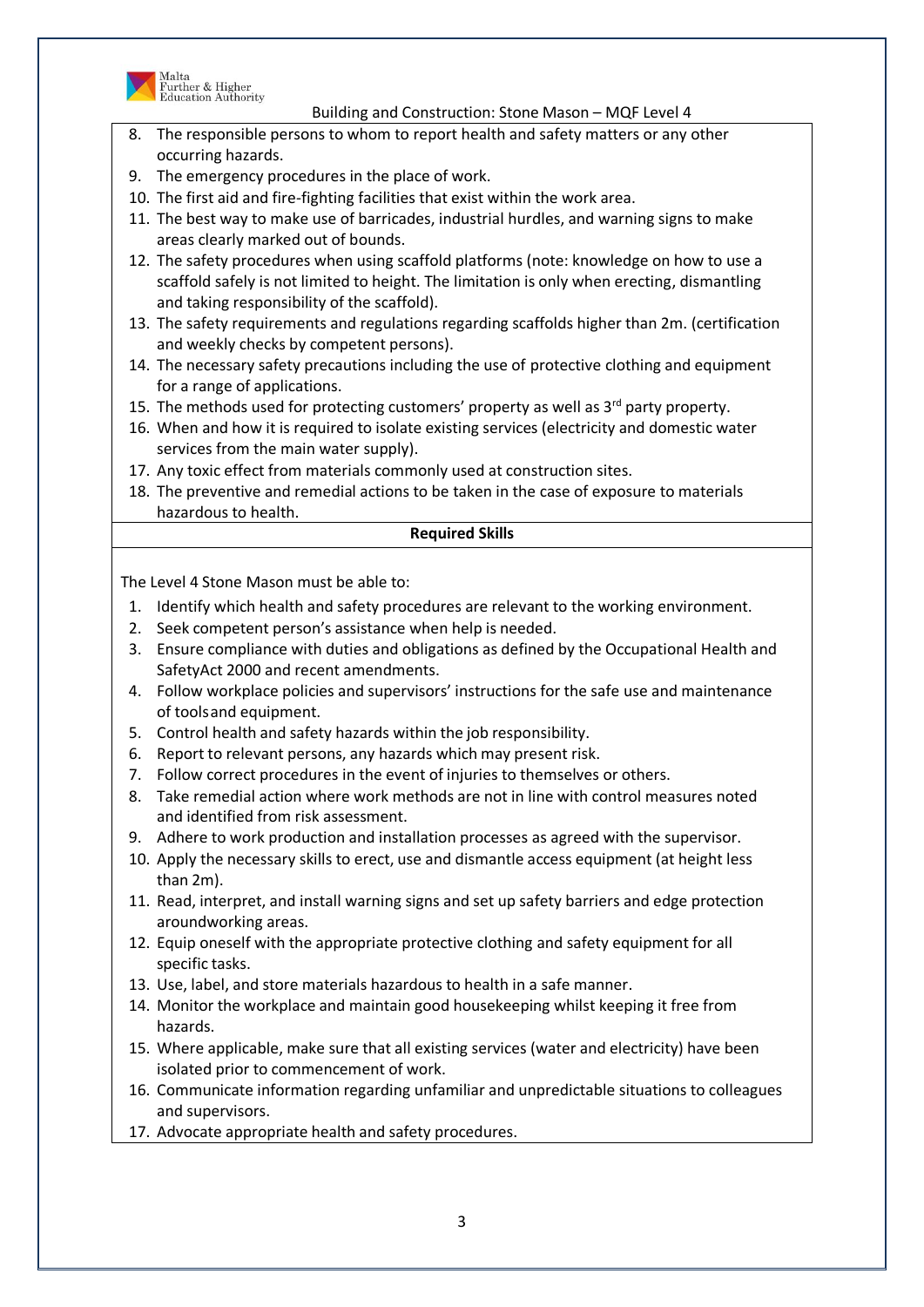

Building and Construction: Stone Mason – MQF Level 4

## **SBL 402: Identification of systems, equipment, and components**

This unit is about identifying the different materials for specific applications based on their technical properties and identifying direct and indirect environmental impacts.

# **Performance Criteria**

The candidate must have the necessary knowledge and skills to supervise and ensure that:

- 1. Different types of masonry units and their uses are distinguished based on technical properties and characteristics.
- 2. Damp proof course and damp-proof membrane are distinguished based on technical specifications.
- 3. Materials for mortar joints and the required ratio of mixes are distinguished.
- 4. Different admixtures used in mixing mortar and concrete mixes are distinguished.
- 5. A range of metal wall-ties are distinguished when applicable.
- 6. A range of insulating material are distinguished when applicable.
- 7. Different materials and mixes used for the infilling of walls are distinguished.
- 8. Different types of electric machinery required to properly execute the job are distinguished.
- 9. The application of different procedures to minimize off-cuts and construction material waste are distinguished, and construction waste is disposed as stipulated in the environmental protection act.
- 10. Different roof structures are distinguished with emphasis on traditional ones.

### **Required Knowledge**

The Level 4 Stone Mason must know, demonstrate, and explain:

- 1. The range of materials, products, and procedures applicable to the relevant work and their benefits.
- 2. Horizontal, vertical, and inclined planes and the use of levelling and aligning equipment for particular situations.
- 3. The different mortar mixes used as a binding layer between the different masonry units.
- 4. Methods and techniques to minimise wastage and to minimize environmental hazards.
- 5. Routine checking procedures for accuracy checks of levelling instruments.
- 6. Workplace storage codes and methods.

### **Required Skills**

- 1. Distinguish between and apply the different types of materials, products, methods, and procedures applicable to limestone or concrete block laying.
- 2. Distinguish between and apply a range of damp proof course and damp-proof membrane products.
- 3. Distinguish between and apply a range of graded mortars, binding layer mortar mixes and appropriate industrial sieves.
- 4. Distinguish between the different types of electrical equipment for limestone or hollow concrete blocks and any other building materials.
- 5. Apply procedures to minimise off-cuts and construction material waste and dispose construction waste as stipulated in the environmental protection act.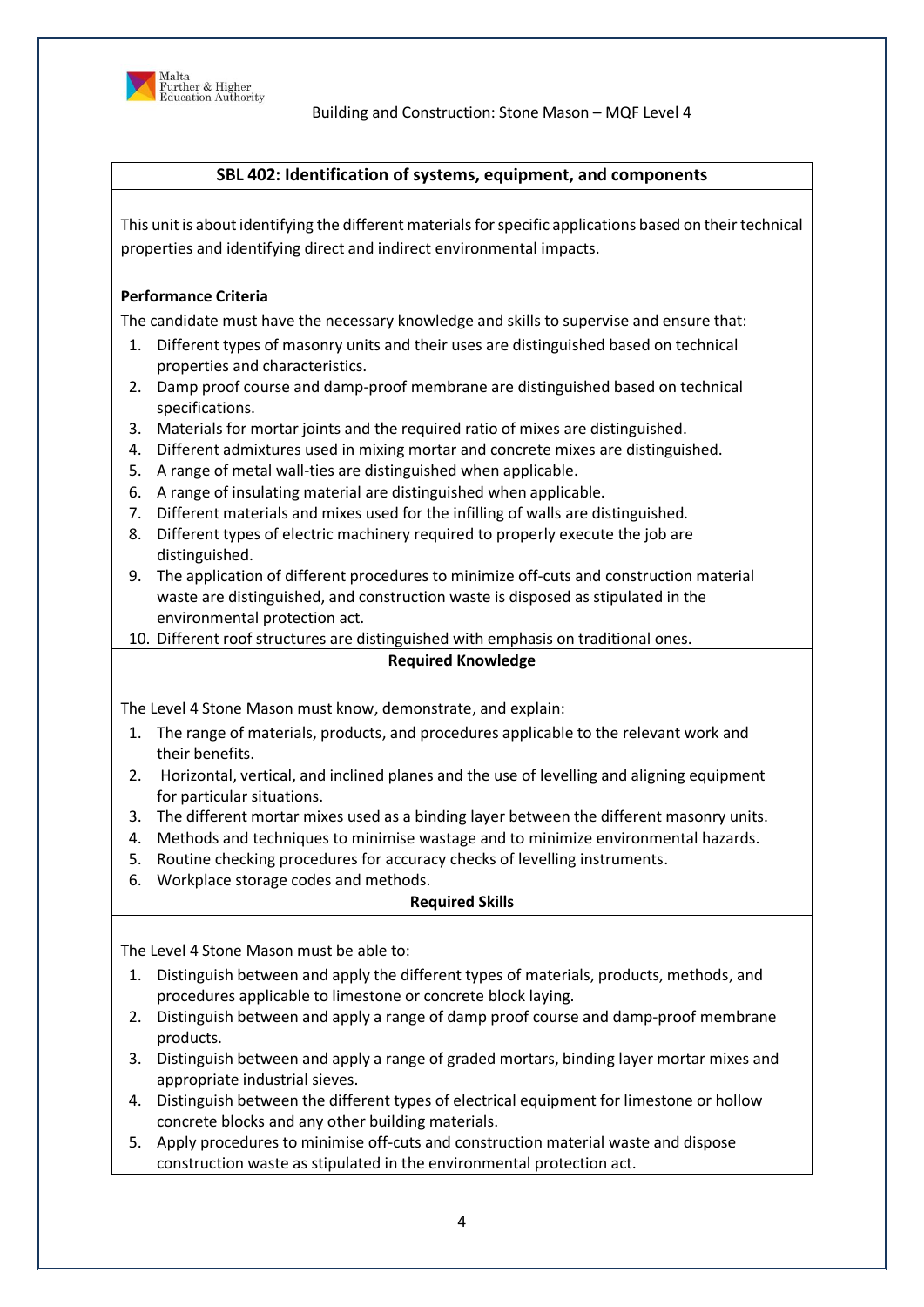

Building and Construction: Stone Mason – MQF Level 4

# **SBL 403: Reading of drawings and calculations**

This unit is about understanding and applying dimensions from drawings and calculating quantitiesin the preparation, costing, and estimation.

### **Performance Criteria**

The candidate must have the necessary knowledge and skills to supervise and ensure that:

- 1. Levelling tools and equipment are selected, checked for accuracy, and used.
- 2. Construction and civil engineering projects site and building drawings are read and interpreted.
- 3. Sections and views as used in construction and building engineering drawings are read and interpreted.
- 4. Plans and specifications to select type of masonry units and other materials are read and interpreted.
- 5. Plans to establish important building datum grids and levels are read and interpreted.
- 6. Quantities of masonry units and other materials required are calculated to meet work schedules and workload.
- 7. The quantity of consumables required to meet work schedules and workload are calculated.
- 8. Deviations and misalignments against tolerances given are checked and investigated.

### **Required Knowledge**

The Level 4 Stone Mason must know, demonstrate, and explain:

- 1. Knowledge on required permits and local statutory obligations for the proper execution of works.
- 2. Compilations of overall linear dimensions from drawings.
- 3. Calculations including those involving quantities and costs of materials.
- 4. Drawing annotations used for levels, gradients, and bearings.
- 5. The tools and equipment to be used to set out alignment.
- 6. The correct procedure for setting out work systems.
- 7. The scale working drawings from plans.
- 8. The spirit levels available specifically designed for building of walls on inclined planes.
- 9. The techniques to produce manual simplified workshop drawings.
- 10. The metric and imperial units of linear measurements, areas, force, pressure, and fluid measurements.
- 11. Check and investigate deviations and misalignments against tolerances given.
- 12. The calculation of ratio and percentages for mortar mixes.
- 13. Instructions taken from drawings to construct different types of arches of different geometry.

### **Required Skills**

- 1. Translate drawing details to setting out of work where necessary.
- 2. Check spirit levels and plumpness for accuracy.
- 3. Translate quality specifications on actual work.
- 4. Calculate quantity of masonry units and other materials required for a job.
- 5. Take-off quantities from drawing.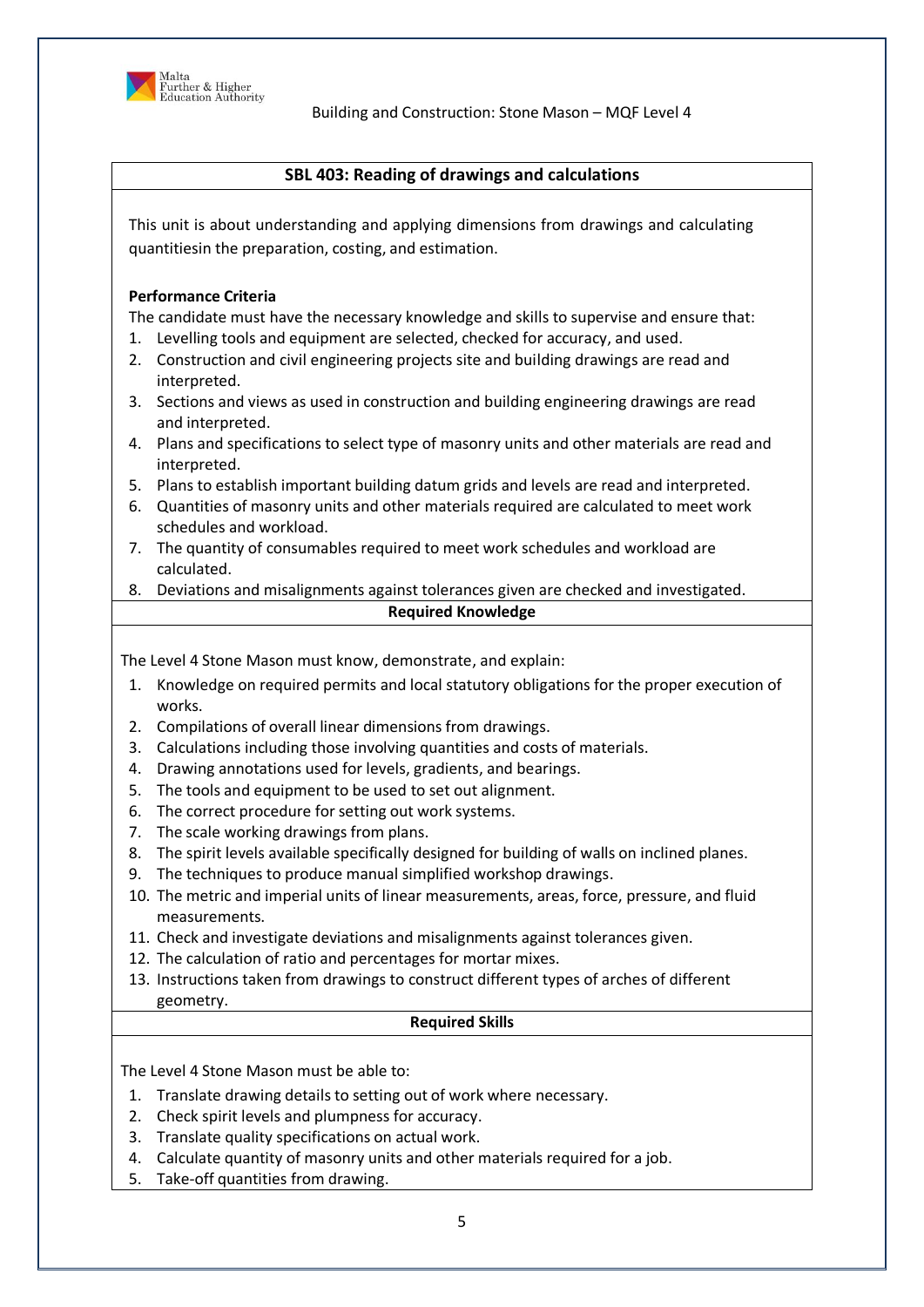

Malta<br>Further & Higher<br>Education Authority

Building and Construction: Stone Mason – MQF Level 4

- 6. Measure and comprehend calculations using metric and imperial units.
- 7. Read and show awareness of annotated building drawings.
- 8. Keep record of any variations and deviation from plans.
- 9. Convert between units of measurements: meters; centimetres and millimetres including imperial measurements: inches, feet, and yards.
- 10. Work with tradespersons and professionals to comply with sanitary and building laws of Malta on a given building project.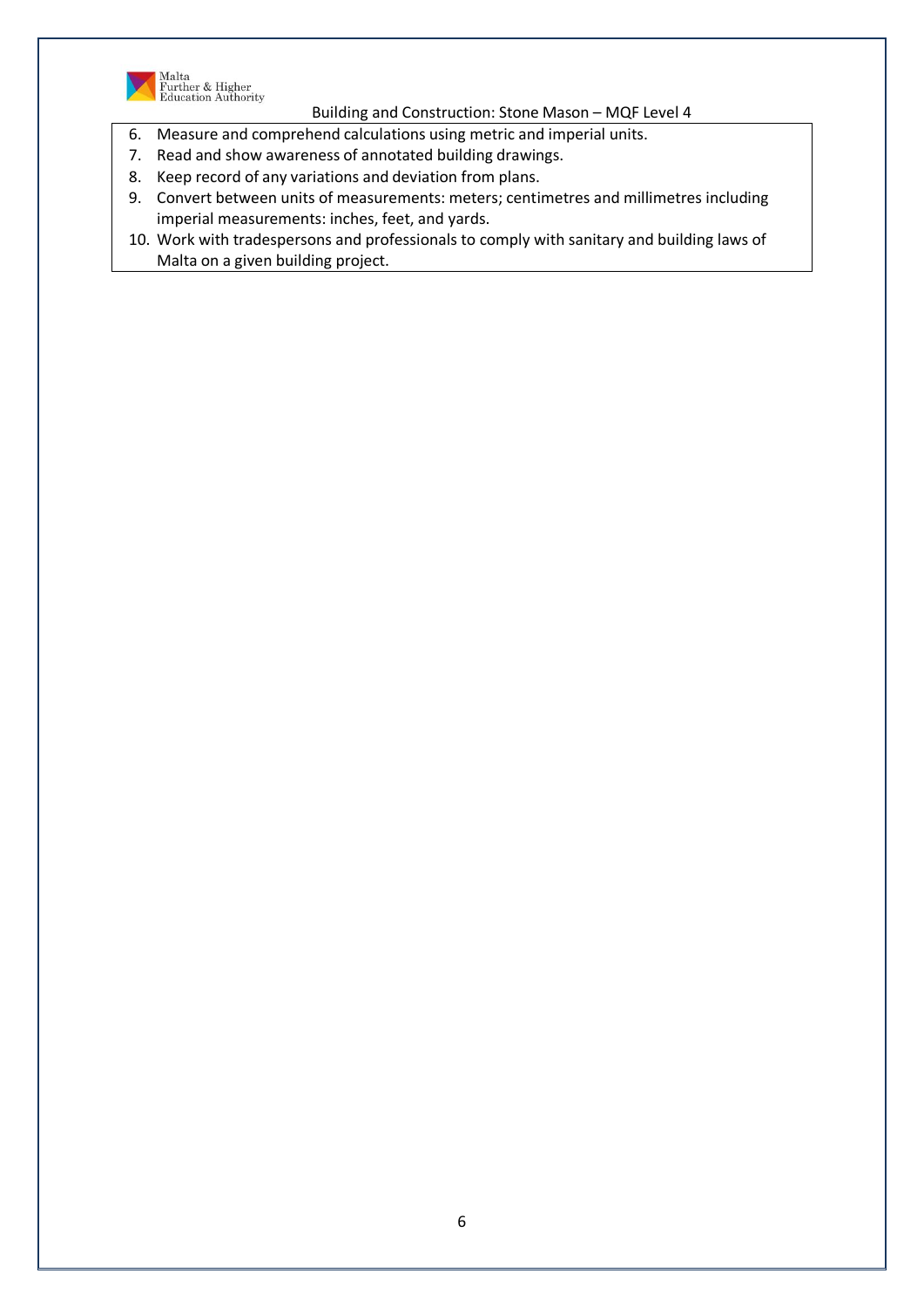

## **SBL 404: Practices for building of Stone Masonry units**

This Unit is about using tools and equipment to construct walls and roof structures using masonry units including traditional methods of construction.

## **Performance Criteria**

The candidate must have the necessary knowledge and skills to supervise and ensure that:

- 1. Clean, check, maintain and store plant, tools, and equipment according to manufacturer recommendations and workplace practices.
- 2. Teams are organised and lead to dispose unwanted materials according to project environmental policy and keep areas cleared from unwanted materials.
- 3. Masonry units are measured, marked, and cut to size with appropriate equipment.
- 4. Masonry units are laid to form single and double walls with specified ties as required.
- 5. Masonry units are laid to construct columns.
- 6. Datum grid lines and levels to lay masonry units are set out within specified tolerance.
- 7. 'Joint-finish' is formed as limestone units laying courses progress to meet doors and windows opening tolerances.
- 8. Access working platforms are assembled and used appropriately.
- 9. Masonry units are laid to form tall walls to meet specified tolerance such as joint alignment, level alignment, vertical alignment at corners and within bays, and lateral alignment.
- 10. The spirit level, plumb line, piano wire ('lenza'), straight edge and builders square ('skwerra') are used to lay masonry units within tolerance specified.
- 11. Shafts for skewed misalignments are checked.
- 12. Reinforced steel bars in bricks as given instructions are installed where applicable.
- 13. Construction methods and techniques associated with stereotomy are known.
- 14. Methods, techniques, and tools associated with stone dressing are known.
- 15. The learner will be able to shore beams and lintols.
- 16. The learner will be able to replace masonry elements such as roof slabs, lintels, course mouldings in a door jamb amongst others.
- 17. The learner will be able to carry out tasks of removing and replacing stones and bricks in a restoration project.
- 18. The learner will be able to draw and prepare any type of joints for numerous types of curved and flat arches, stairwells, and similar items.

### **Required Knowledge**

The Level 4 Stone Mason must know, demonstrate, and explain:

- 1. Tools and equipment required to perform necessary works by a Stone Mason.
- 2. The methods of use and maintenance of equipment.
- 3. The types of masonry units used locally.
- 4. The use of the various types of equipment.

### **Required Skills**

- 1. Confirm that materials, tools, and equipment required are fit for their intended purpose.
- 2. Identify, use, clean and store the basic hand tools.
- 3. Calculate required quantities at various intervals to confirm orders.
- 4. Read and interpret manufacturer instructions to lay DPC and DPM materials.